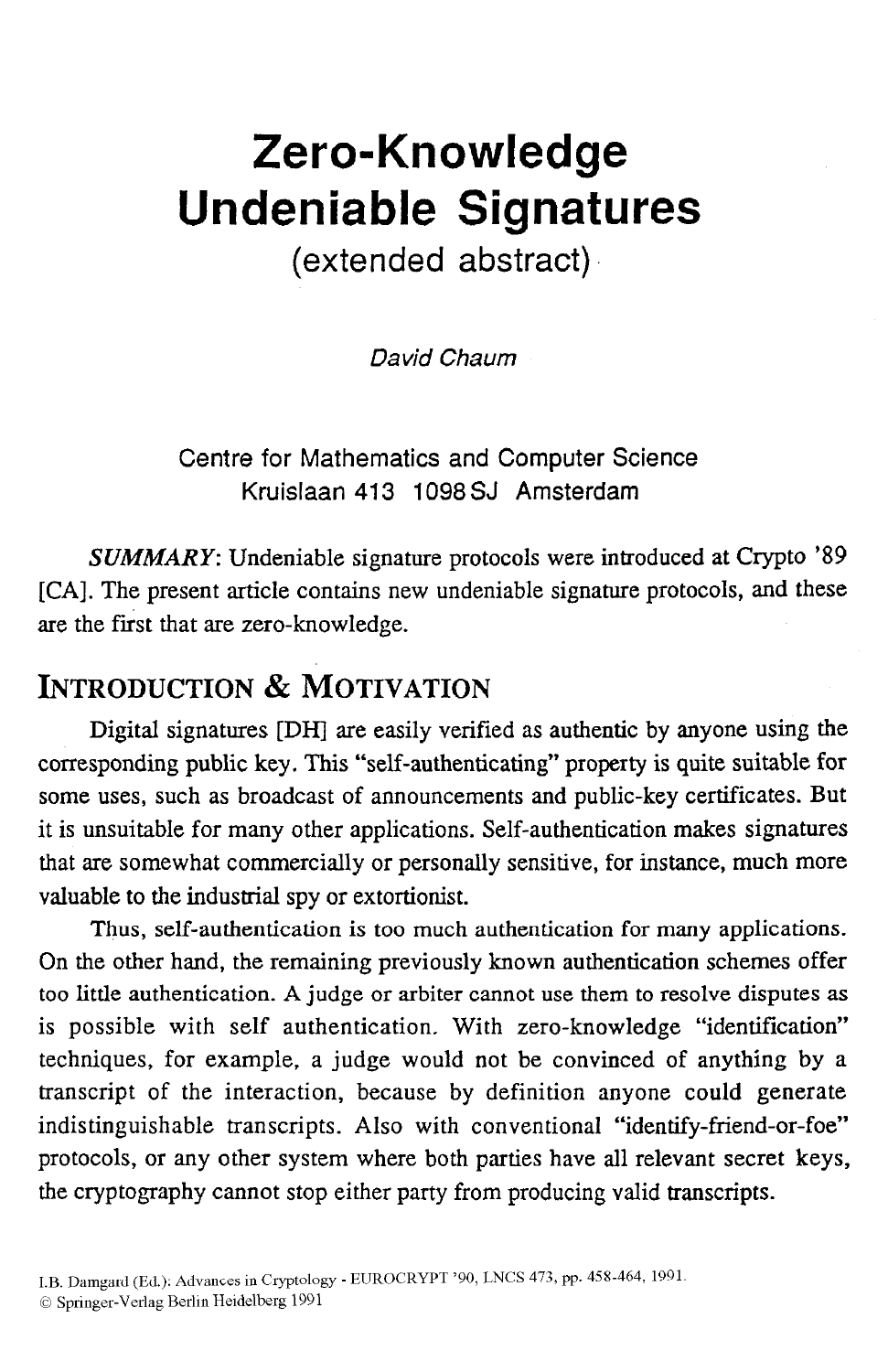In short, cooperation of the signer should be necessary to convince another party that a particular signature is valid-but a signer, falsely accused of having signed a particular message, should be able to prove his innocence.

#### *Undeniable Signatures*

The relatively new technique called "undeniable signatures" [CAI achieves these objectives. An undeniable signature, like a digital signature, is a number issued by a signer that depends on the signer's public key as well as on the message signed. Unlike a digital signature, however, an undeniable signature cannot be verified without cooperation of the signer.

The validity or invalidity of an undeniable signature can be ascertained by conducting a protocol with the signer, assuming the signer participates. If a "confirmation" protocol is used, the cooperating signer gives exponentially-high certainty to the verifier that the signature does correspond to the message and the signer's public key. If instead a "disavowal" protocol is conducted, the signer gives exponentially-high certainty that the signature does not correspond to the message and the signer's public key. In both protocols a cheating signer, even with infinite computing power, has only an exponentially small chance of success and an overwhelming probability of being detected.

#### *Applications*

Undeniable signatures are preferable to digital signatures for many upcoming applications.

Consider, for example, the signature a software supplier may issue on its software, allowing customers to check that the software is genuine and unmodified. With undeniable signatures, only paying customers are able to verify the signature, **and** they are ensured that the supplier remains accountable for the software.

All manner of inter-organizational messages, such as so called EDI, are a natural candidate for signatures that provide for dispute resolution. But selfauthentication would greatly increase the illicit salability of such information.

Also for personal transactions, non-repudiation may be an essential component of security for the service provider; but the customer would like to ensure that, for instance, the signatures do not later end up in the newspaper.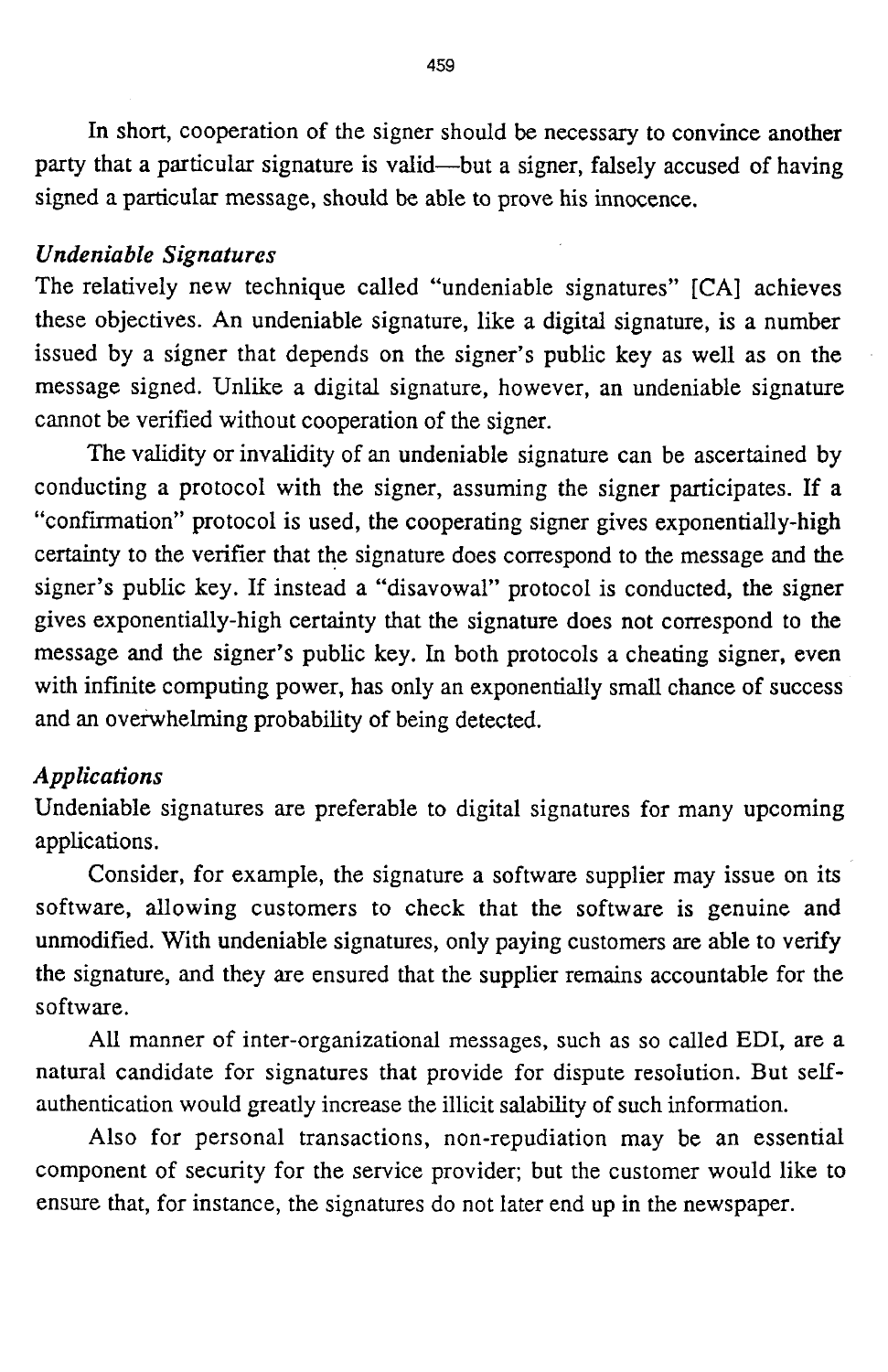#### *Outline*

First the underlying cryptography and form of a signature will be presented, which are the same as in **[CAI.** Then the new confirmation protocol will be described in detail and its security argued. Next the new disavowal protocol is presented followed by sketches of proofs for its properties. Finally some more recent results are discussed.

#### **CRYPTOGRAPHIC SETTING AND SIGNATURES**

Consider using the group of known prime order *p.* All values transmitted between the participants are elements of this group, the multiplicatively denoted group operation is easily computed by all participants, and taking the discrete log in the group is assumed to be computationally infeasible.

One potentially suitable representation is the multiplicative group of the field GF(2n), where  $p = 2n - 1$  is prime. A second is the group of squares modulo prime  $q$ , where  $q = 2p+1$ . (Notice that such choices rule out the Pohlig-Hellman attack on the discrete log [PH].) **An** attractive variation on the second approach represents group elements by the integers 1 to *p;* the group operation is the same, except that all results are normalized by taking the additive inverse exactly when this yields a smaller least positive representative.

**A** suitable group of prime order *p* and a primitive element **g** are initially established and made public for use by a set of signers. Consider a particular signer S having a private key x and a corresponding public key  $g^{\chi}$ . A message m  $(\neq 1)$  is signed by *S* to form a signature, denoted *z*, which should be equal to  $m^{\chi}$ .

Computing the private key from the public key, assuming only random messages are signed, is the the discrete log problem; forging signatures on random messages is at least as hard as breaking Diffie-Hellman key exchange.

#### **CONFIRMATION PROTOCOL**

A verifier V receiving z, which is claimed to be the signature of signer S on message *m* and thus equal to  $m<sup>x</sup>$ , can establish the signature's validity using the confirmation protocol of Figure 1.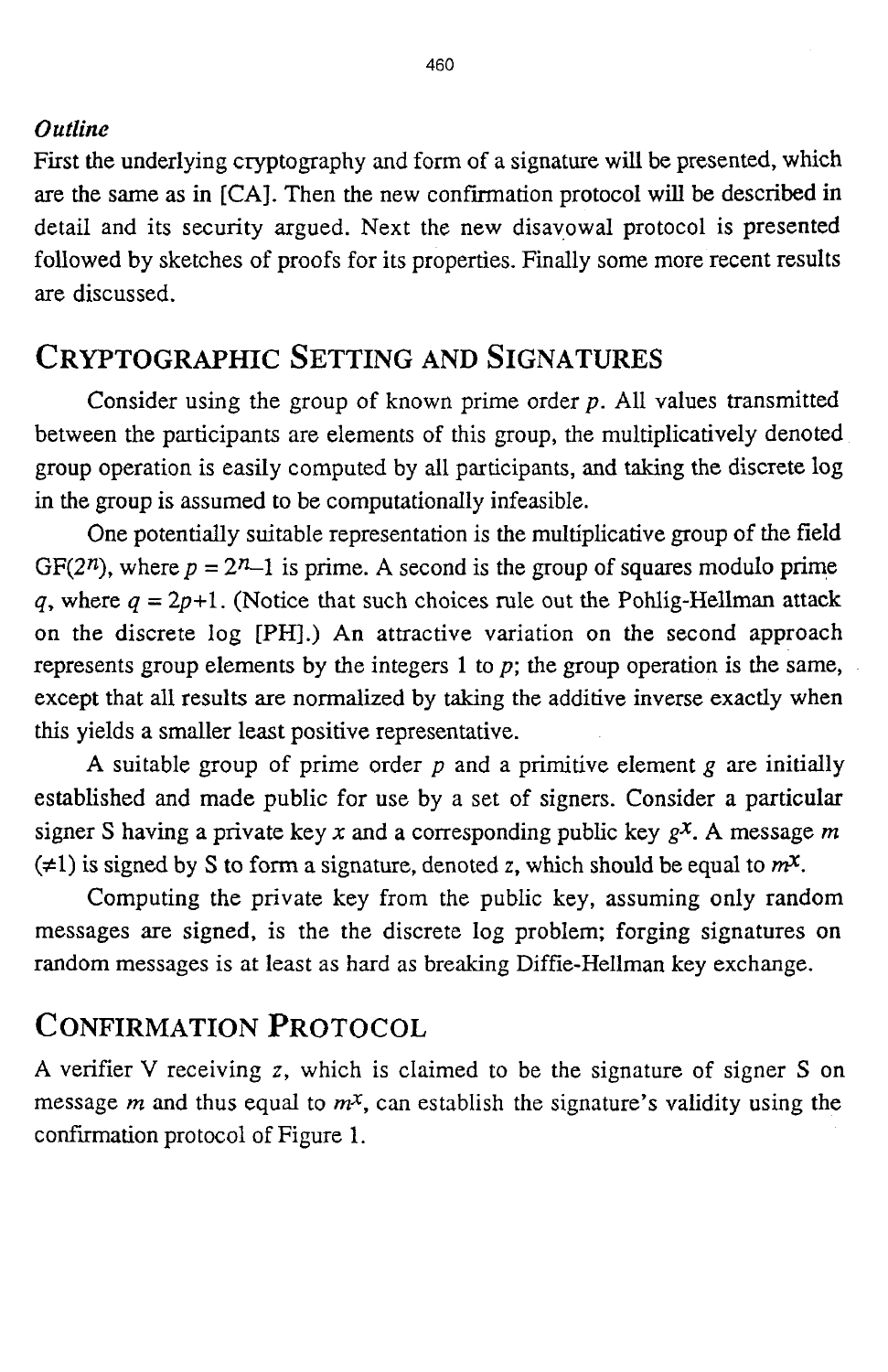

**Fig. 1.** Confirmation protocol

Each party should initially choose secret random group elements uniformly: *<sup>S</sup>*chooses *q* and V chooses *a* and *b.* The first message is formed by. V as shown by the first **arrow** of Figure 1. The second message arrow shows the response of S as **a pair of** group elements. Next V sends *a* and *b* in message **3** so that *S* can reconstruct the first message. Only once this reconstruction is successful does **S**  send message 4 to reveal  $q$ . Finally, by substituting z for  $m^2$ , V can reconstruct message 2 **and** ensure that it was formed properly.

#### **SECURITY OF CONFIRMATION**

There are two essential properties:

**Theorem 1:** The protocol **of** Figure 1 is zero-knowledge [GMR].

*Proof:* If V sends a message **3** that should result in a message **4** being sent, V can form the message *2* determined by any random message **4.** Any V not sending such a valid message 3 does not receive message **4,** but can simulate the message 2 pair as  $g<sup>y</sup>$  and  $g<sup>xy</sup>$ , by choosing y as a random group element.

**Theorem 2:** Even with infinite computing power *S* cannot with probability exceeding *p-1* provide a valid response for an invalid signature.

*Proof:* Essentially the same argument as that of [CA] suffices.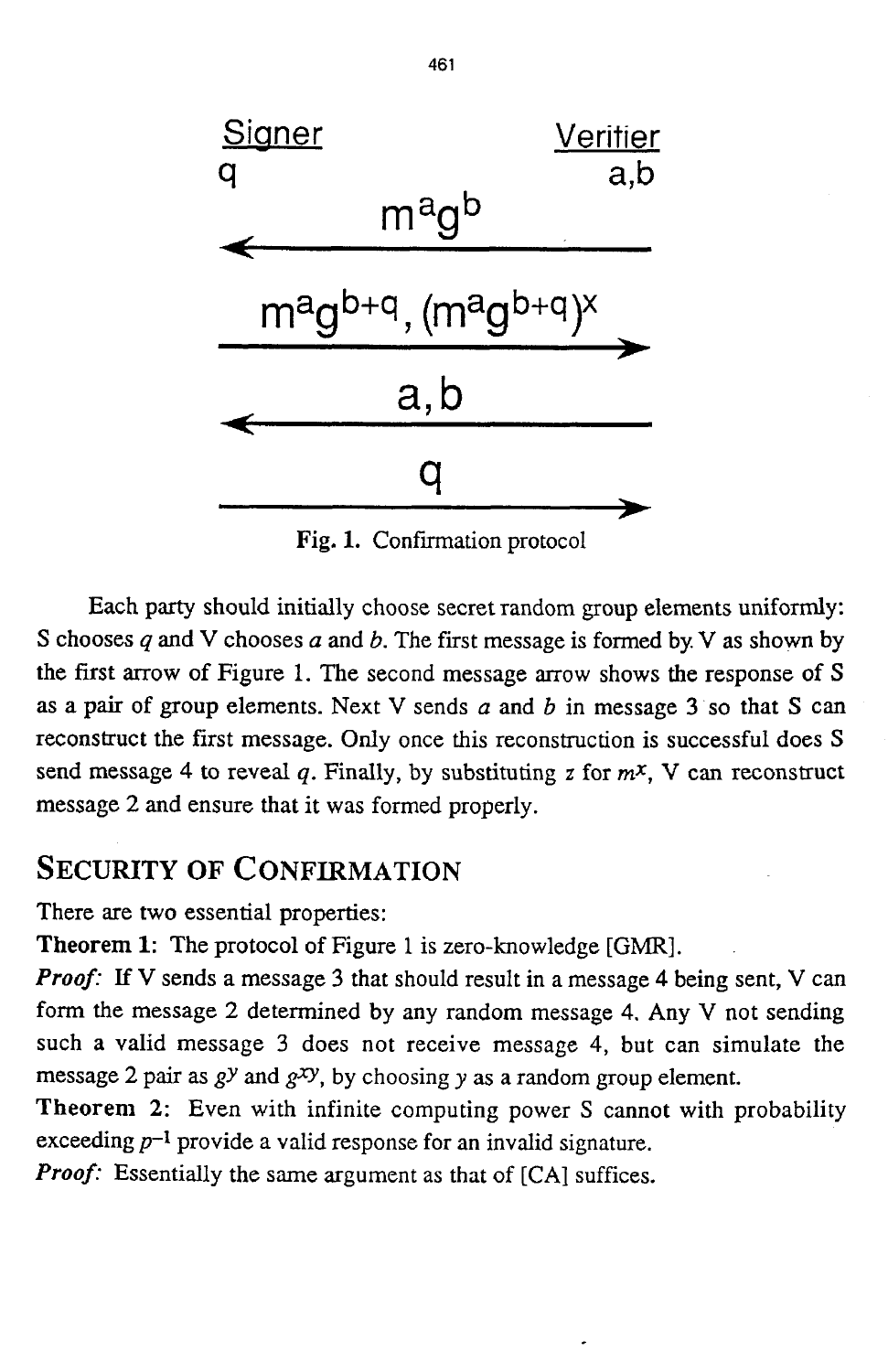#### **DISAVOWAL PROTOCOL**

**An** alleged signer may wish to convince a verifier that a particular message z is not a valid signature corresponding to the signer's public key *gx* and message *m,*  i.e. that  $z \neq m^x$ . To do this, the alleged signer cooperates in an instance of a disavowal protocol. The signer can cheat with probability  $1/(k+1)$ , where *k* is a mutually agreed constant and order *k* operations must be **performed** by the signer. In practice *k* might be 1023, for instance, and the protocol could be conducted 2 times for a chance of cheating that is less than one in a million or 10 times to give a chance of only **2-10.** 



**Fig.** 2. Disavowal protocol

Consider **a** single use of the protocol of Figure 2. Initially V chooses an integer s uniformly between 0 and *k* and chooses *u* independently **and** uniformly over the group elements. The first arrow shows how the pair of values sent by V should be formed. Now *S* can determine the value of **s** by trial and **error. An**  efficient approach for this raises the first component of the message to the *x*  power and forms a quotient with the second component. The **k+l** trial quotients can then be computed each by **a** single multiply from the quotient of the valid signature with z. (Since these quotients are independent of *u* they can be used for multiple instances of the protocol.) If no s is found, *S* uses a random value.

Next *S* sends message *2* containing **a** blob *[BCC]* committing **to** the value of s, but hiding **s** until the randomly selected *r* is revealed. **\$An** attractive example is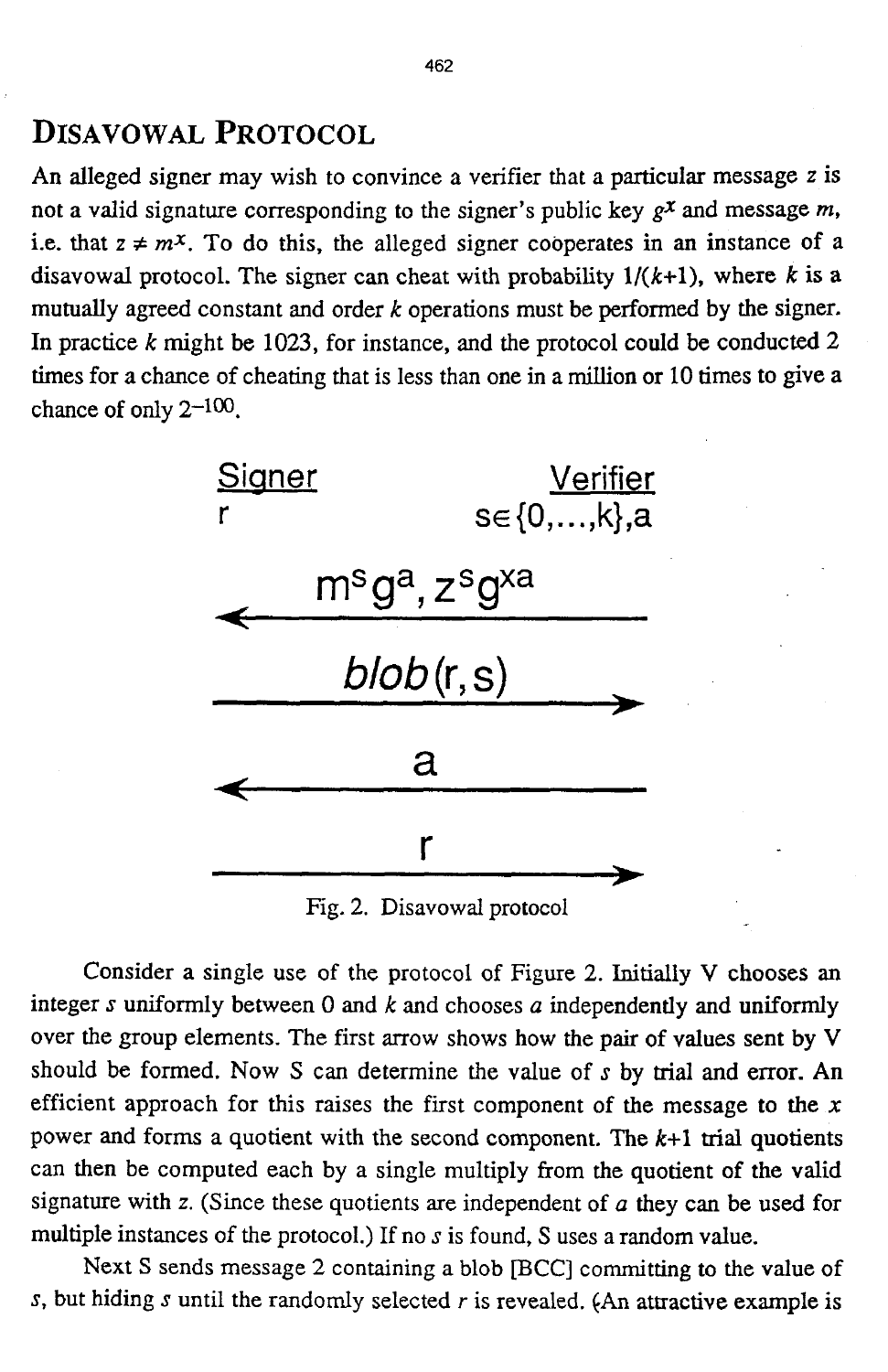multivalued-blobs based on the discrete log problem that protect the verifier unconditionally, **as** described in [BCC] *3s6.6* and *6.2.2.)* Upon receiving the blob **as** message 2, V can send *a.* And before finally providing *r* **as** the final message, *S*  checks that a **can** be used to reconstruct the first message.

## **SECURITY OF DISAVOWAL**

Again *two* things are proved:

**Theorem 3:** The protocol of Figure **2** is zero-knowledge.

*Proof:* An interaction in which V sends the correct *a,* which V can always recognize, is trivially simulated. Any V not supplying an acceptable *a* only receives a blob, and so the type of zero-knowledge depends on the type of blob.

**Theorem 4:** Even with infinite computing power *S* cannot with probability exceeding  $1/(k+1)$  provide a valid response for a valid signature.

*Proof:* if  $z = m^x$ , *a* hides *s* perfectly in the first message. Since the value committed to by the blob cannot be changed, S's best strategy is to guess  $s$ .

# **RECENT WORK**

One new result is "convertible" undeniable signatures [BCDP]. These allow the signer to make a single value public that turns all of his undeniable signatures into self-authenticating digital signatures. The signer does not lose the exclusive ability to make signatures and can even selectively convert individual signatures.

The author is aware of some work in preparation:

A signer can "distribute" his undeniable signature signing and/or disavowal abilities among a set of trustees in such a way that a majority of the trustees are necessary and sufficient to perform these functions.

By confirming signatures on random messages in advance, a signer can later simply send, such as by electronic mail, undeniable signatures that the recipient can confirm without further interaction.

The confirmation and disavowal protocols remain zero-knowledge even if multiple instances are conducted in parallel, because of the initial commitment made by the verifier. Another consequence of such "verifier commit" protocols is that it can be made infeasible for covertly cooperating verifiers to be convinced by choosing their single challenge based on coin-flips.

Blobs formed from undeniable signatures can be **used** to show that the signer can satisfy an agreed predicate. These proofs require only a few messages because blob opening **is** a parallelizeable confirmation protocol. Such proofs are